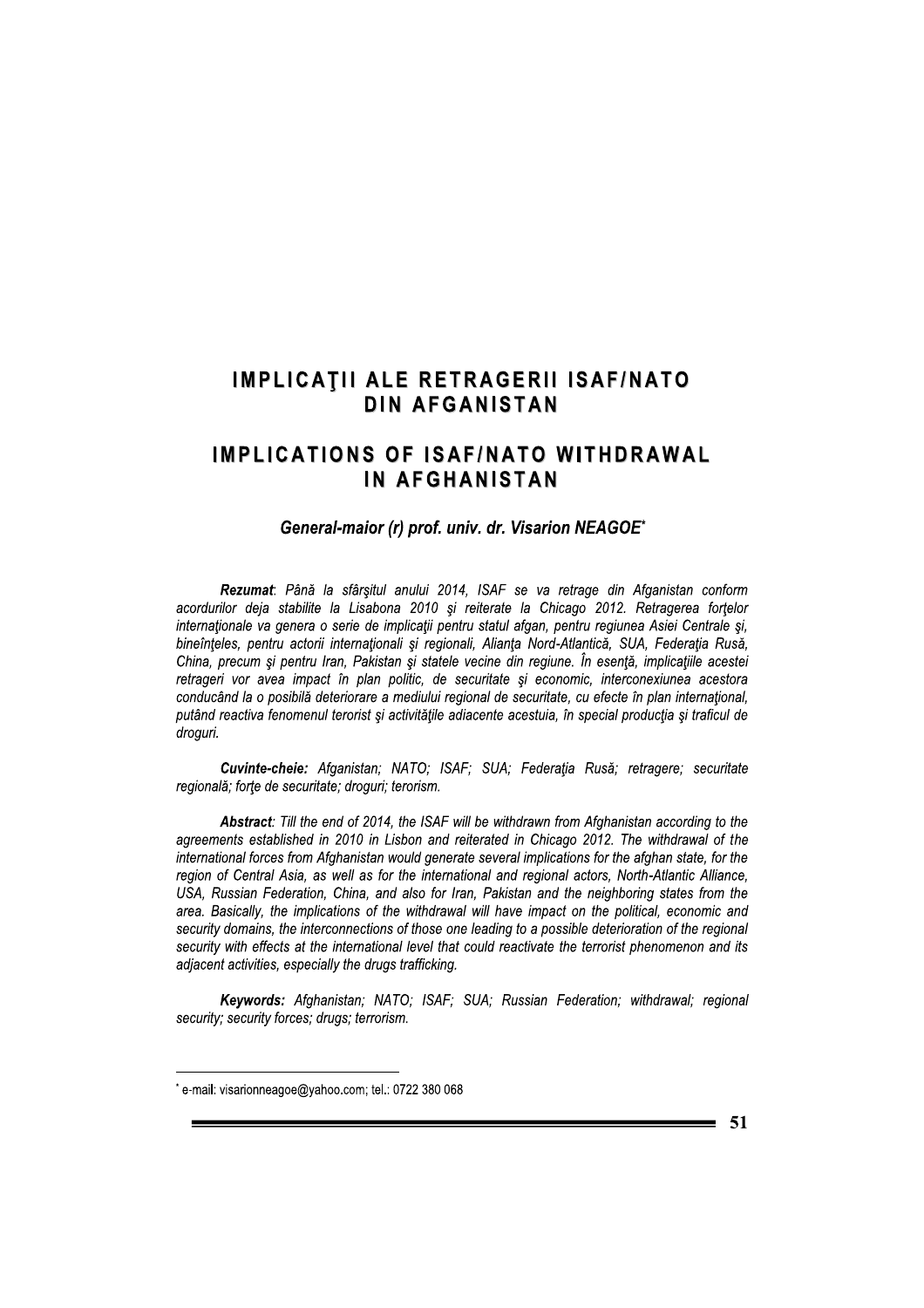

isiunea Aliantei Nord-Atlantice, International Security Assistance Force (ISAF). Forta Internatională de Asistență pentru Securitate. a fost lansată în baza Rezoluției nr. 1386 din 20.09.2001 a Consiliului de Securitate al Organizației Națiunilor Unite, după atacurile asupra SUA din 11 septembrie. Inițial, misiunea comunității internaționale a fost reprezentată de o forță internațională sub egida ONU, iar ulterior, începând cu 2003, Alianța Nord-Atlantică a preluat comanda operațiilor internaționale din Afganistan. România este unul dintre cei mai importanți participanți la ISAF1 având dislocați în Teatrul de Operații Afganistan 1565 de militari<sup>2</sup>.

## Afganistanul – problema principală în cadrul Summitului de la Chicago

Pentru NATO, misiunea ISAF reprezintă prioritatea operațională, fapt relevat de introducerea în dezbatere și analiză a problematicii Afganistanului și viitorului ISAF pe agenda Summitului NATO desfășurat la Chicago în mai 2012. De altfel, problema afgană a fost și continuă să fie un subiect important pe ordinea de zi a reuniunilor periodice formale sau informale ale aliatilor, la toate nivelurile, inclusiv pe lista temelor de discuții și analiză în cadrul Consiliului NATO-Rusia.

Pentru a evidenția importanța misiunii Alianței în Afganistan, NATO a abordat problema ISAF în cadrul Summitului de la Chicago, nu numai cu statele aliate, ci și în format extins, cu statele partenere și contributoare cu trupe. În fapt, discuțiile de bază s-au axat pe problematica retragerii ISAF din TO Afganistan: modalitatea de retragere, pe principiul "in together out together", aspecte privind calendarul retragerii și acțiunile pe care urmează să le întreprindă comunitatea internațională (cu predilecție statele aliate și cele contributoare), împreună cu organismele internaționale, în scopul gestionării situației de securitate din Afganistan și din regiune. Mai mult decât atât, la finalul Summitului a fost dată Declarația privind Afganistanul, document în cadrul căruia s-au subliniat următoarele idei și pozitii:

- s-a reiterat angajamentul aliat privind retragerea ISAF din TO Afganistan până la finele anului 2014, în conformitate cu strategia adoptată la Summitul de la Lisabona din 2010;

<sup>1</sup> Participarea României la ISAF a fost decisă prin Hotărârea nr. 38 din 21 decembrie 2001 a Parlamentului României.

<sup>&</sup>lt;sup>2</sup> Conform http://www.mapn.ro/smg/misiuni.php, la 28.03.2013.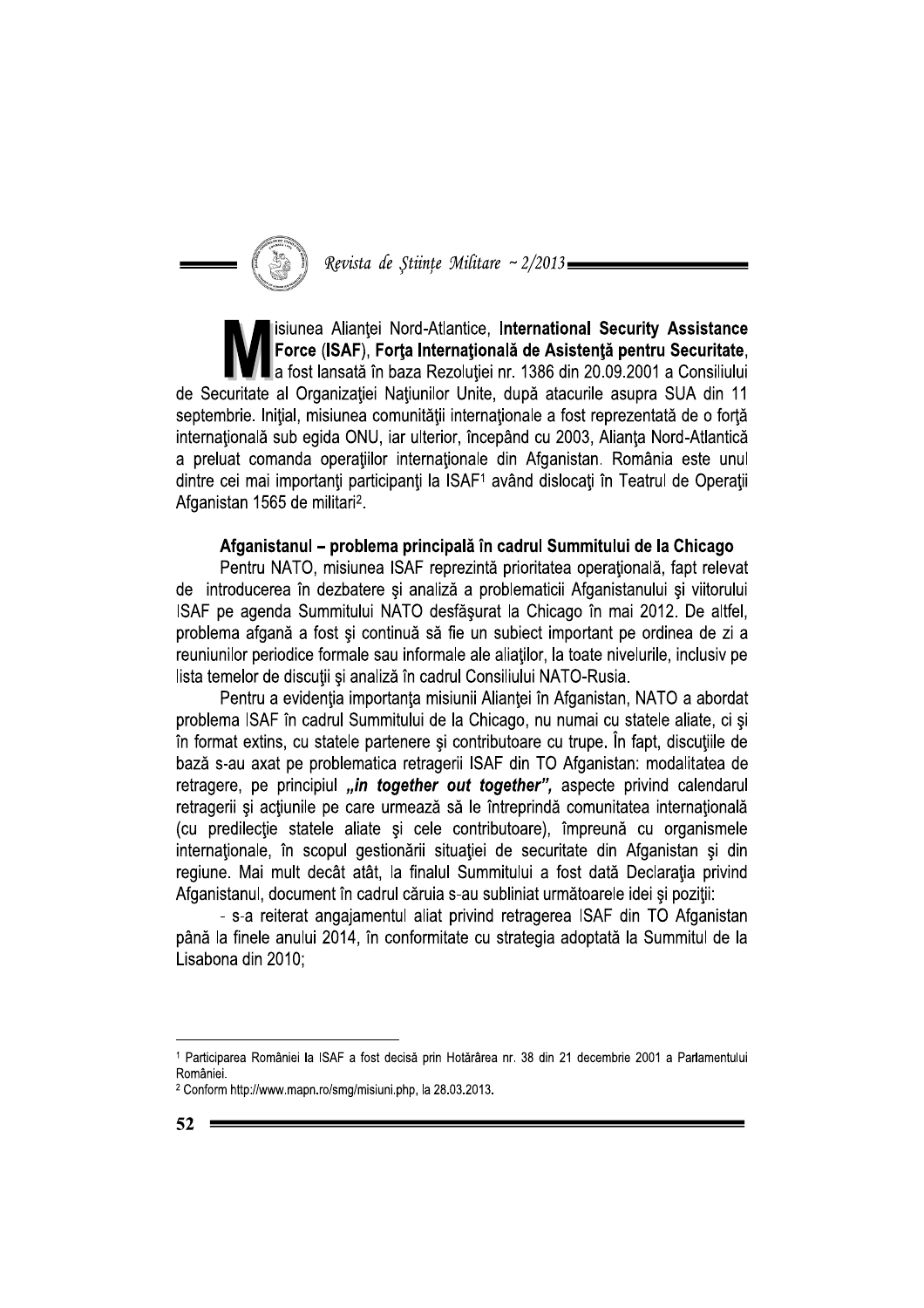

- îmbunătățirea situației de securitate, a nivelului de educație și de sănătate în rândul populației afgane, precum și a condițiilor de trai, ca urmare a evoluțiilor din domeniul economic, progrese obținute cu sprijinul NATO;

- respectarea Acordului de parteneriat strategic cu Afganistanul<sup>3</sup>, pe toate planurile, în acord cu prevederile documentului semnat pe timpul Summitului de la Lisabona, inclusiv după încheierea retragerii din decembrie 2014;

- preluarea deplină a asigurării securității Afganistanului de la ISAF/NATO de către Forțele de Securitate Afgane (FSA) și asumarea completă a misiunii de a gestiona situația de securitate din țară. Practic, procesul de transfer al responsabilității de asigurare a securității a început în iulie 2011 și se va încheia la sfârșitul anului 2014, simultan cu finalizarea retragerii ISAF. În prezent, se derulează transferul asigurării de securitate celei de-a patra transe de provincii, peste 75% din teritoriul afgan fiind deja preluat de FSA, iar procesul continuă;



Figura 1. Harta provinciilor în care s-au derulat primele patru transe de transfer al securității dinspre ISAF către FSA - 31.12.2011<sup>4</sup>

<sup>3</sup> Acordul a fost semnat de președinții SUA și Afganistanului pe 22 aprilie 2012, la Kabul. Documentul definește în ansamblu relațiile dintre Washington și Kabul după decembrie 2014.

<sup>&</sup>lt;sup>4</sup> Date conform www.nato.int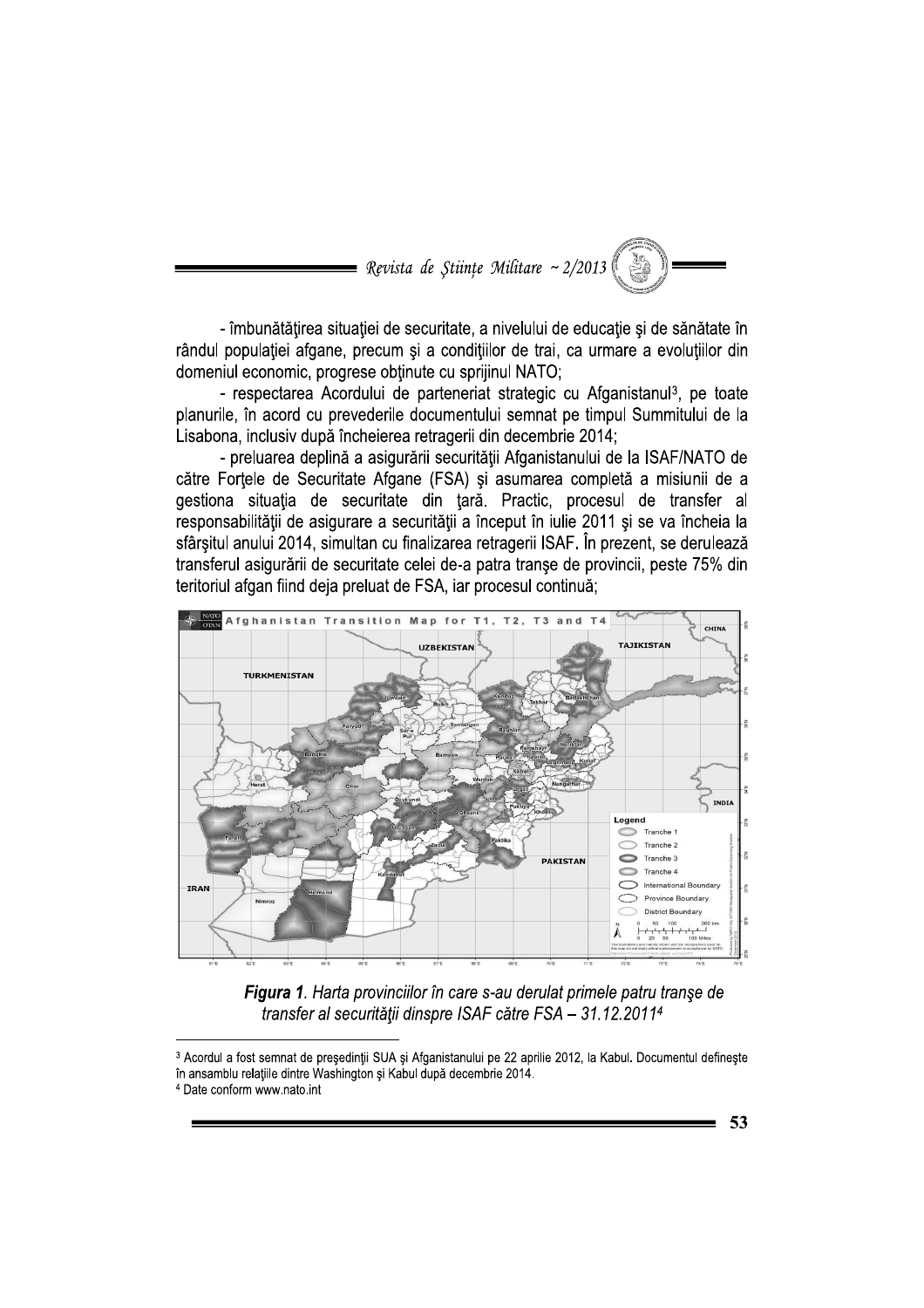Revista de Științe Militare ~ 2/2013=

- continuarea sprijinului acordat Guvernului afgan și după anul 2014, astfel că Alianta va rămâne un actor cheie în regiune, prin continuarea misiunii de pregătire a fortelor afgane (NATO Training Mission) în parteneriat cu FSA;

- crearea unei noi misiuni a NATO, post 2014, sub numele de "Resolute Support", în scopul sprijinirii Guvernului de la Kabul în procesul de menținere și îmbunătătire a securității și dezvoltării economico-sociale a tării:

- sustinerea de către comunitatea internatională a unor FSA capabile și puternice care să ajungă, în următorii 10 ani, până la 228.500 de militari. Procesul necesită o finanțare de aproximativ 4,1 miliarde de dolari, din care guvernul afgan va contribui pentru propriile forte de securitate cu 500 de milioane de dolari anual, iar până în 2024, să reușească să asigure complet fondurile necesare în acest scop.

#### Implicații ale retragerii ISAF/NATO din Afganistan

Retragerea fortelor internationale din Afganistan, aflate sub conducerea Alianței Nord-Atlantice va crea condițiile apariției unor efecte în plan politic, de securitate și în plan economic. Din această perspectivă, relația politică - securitate - economie va reprezenta trinomul care va atrage după sine implicații care pot influenta profund situatia de securitate regională și evoluția statului afgan.

## Posibile implicații în plan politic

Afectarea intereselor SUA de a controla și de a-și menține o prezență constantă și puternică în Asia Centrală, regiune spre care pivotează în prezent interesele Washingtonului. Aflată în proximitatea marilor actori regionali și internaționali, Federația Rusă și China (puteri care se află într-un proces de dezvoltare economică și militară și de creștere a influenței, în pofida dificultăților economico-financiare internationale), a Pakistanului și Iranului, state cu aspirații de lideri regionali, zona central-asiatică a devenit pe timpul mandatului actualului presedinte american un areal de interes pentru Statele Unite. Retragerea ISAF/NATO si totodată a celor aproximativ 60.000 de militari americani, dislocati în prezent, reprezintă pentru SUA (în pofida pierderilor umane și materiale și a divergentelor politice interne) un pas înapoi pe drumul său de extindere a influenței către această regiune.

Viitorul politic al Afganistanului. Alegerile prezidențiale din Afganistan sunt planificate în mai 2014 (în plin proces de retragere a ISAF), iar principalul aliat, actualul președinte Hamid Karzai, nu va mai putea candida. Orientarea viitorului presedinte afgan și relațiile cu statele vecine și organizațiile internaționale vor deveni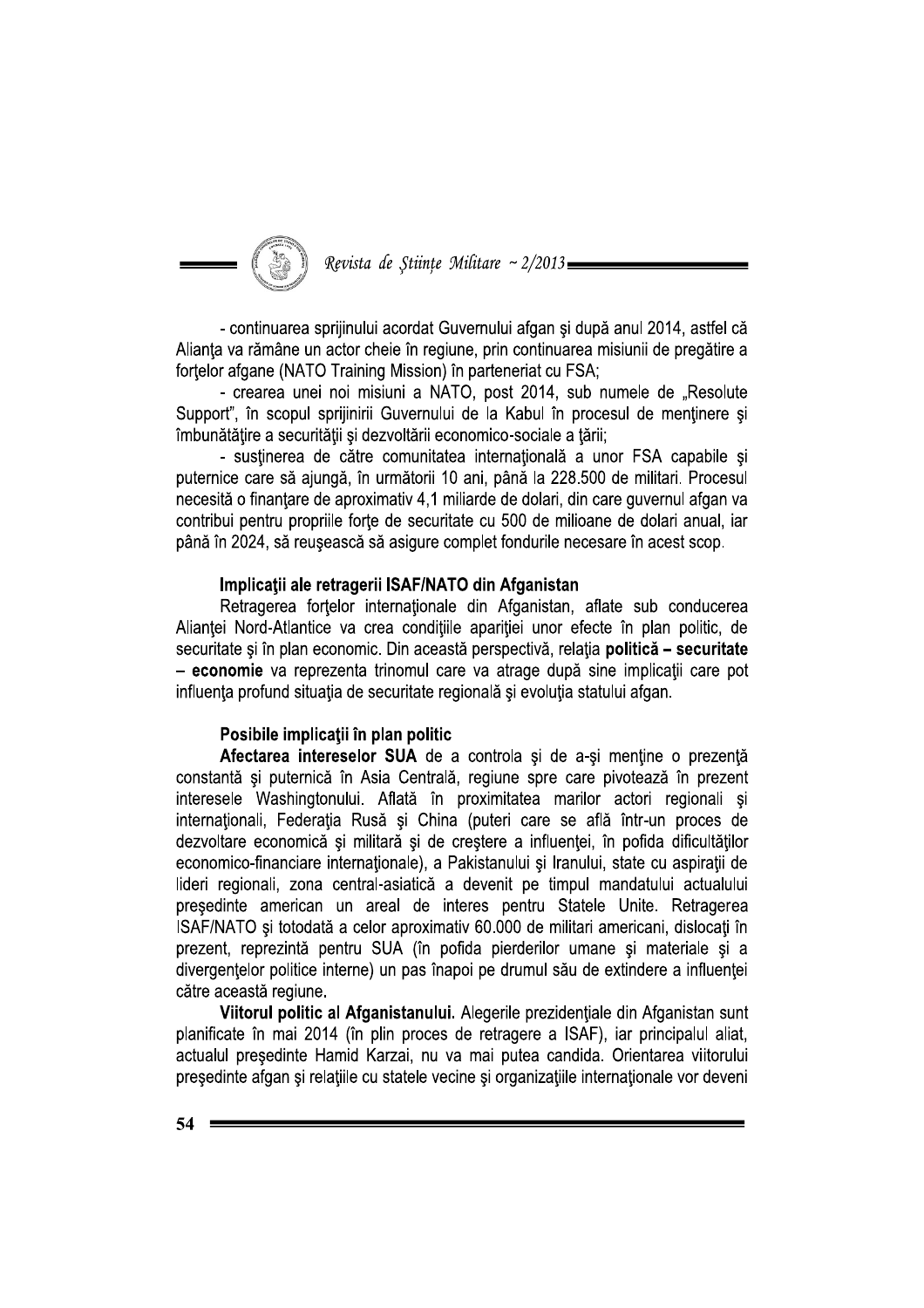= Revista de Stiințe Militare ~ 2/2013

factori care vor influența evoluția politică a statului afgan. Negocierile de pace<sup>5</sup> dintre actuala conducere afgană și opozitie, inclusiv reprezentanții Miscării talibane, fac parte din strategia de reconciliere natională a Afganistanului. Deschiderea foarte probabilă a biroului/reprezentanței talibane de la Doha<sup>6</sup>, capitala emiratului Qatar, reprezintă, pe de-o parte, un aspect pozitiv în contextul reconcilierii, dar, pe de altă parte, provoaçă unele îngrijorări cu privire la rezultatul politic al acestor negocieri. Negocierile dintre conducerea statului afgan și reprezentanții talibani pot avea un impact dificil de evaluat, iar o revenire în plan politic a liderilor talibani, care, chiar dacă vor face parte din aripa moderată, ar putea genera instabilitate politică internă cu impact în exterior.

În același timp, relațiile Afganistanului cu statele vecine, în special cu Pakistanul și Iranul, vor fi influențate de procesul de retragere al ISAF. Absența factorului de echilibru politic din regiune, reprezentat de ISAF/NATO, va spori "curajul" unora din statele vecine de a influența pe diferite căi viața politică internă afgană pentru a-și atinge propriile interese. Astfel, atât Pakistanul, cât și Iranul vor desfășura acțiuni specifice pe toate planurile în scopul creșterii profitului și câștigării statutului de lider regional.

Interesele Federatiei Ruse în regiune de a mentine controlul și influenta asupra fostelor state sovietice reprezintă un alt element important în ecuația politică regională. Moscova este îngrijorată de posibilitatea destabilizării situației politice din Afganistan după 2014, fapt care va atrage după sine și destabilizarea situației de securitate, cu atât mai mult cu cât în vecinătatea nordică a Afganistanului se găsește o altă regiune sensibilă, Valea Fergana<sup>7</sup>, unde se înregistrează un climat tensionat.

Îngrijorarea Federației Ruse a fost bine exprimată de fostul ministru de interne al Rusiei, Anatoli Kulikov, care afirma că: "În ultimii 10-15 ani, principalele forțe

<sup>&</sup>lt;sup>5</sup> În 2012 s-au desfășurat mai multe serii de negocieri, printre care în iunie la Paris, în septembrie la Dubai și în decembrie la Chantilly, în Franta. Desi încheiate fără a fi anuntat vreun rezultat pozitiv, la discutiile purtate au participat membrii ai actualei conduceri afgane și foști oficiali guvernamentali din perioada regimului taliban.

<sup>&</sup>lt;sup>6</sup> Presedintele american, Barack Obama, aproape în același timp cu numirea în postul de secretar al apărării a lui Chuck Hagel (fost senator republican care s-a făcut cunoscut prin opoziția față de politica interventionistă americană), a susținut utilitatea deschiderii unei reprezentanțe diplomatice a Mișcării talibane la Doha. Practic, președintele American a recunoscut legalitatea Mișcării Talibane și a manifestat deschidere în sensul începerii unor negocieri între autoritățile de la Kabul și lideri ai Mișcării.

<sup>7</sup> Fergana este o depresiune dispusă în partea de vest a Asiei Centrale, între munții Tian-Shan și Munții Altai. Valea se întinde, în cea mai mare parte, în estul Uzbekistanului și, parțial, în Tadjikistan și Kîrgîzstan. Tensiunile din regiune sunt alimentate de conflictele etnice si religioase ale căror exponenți sunt diferitele grupări extremiste, cea mai cunoscută fiind Mișcarea Islamică din Uzbekistan. www.wikipedia.org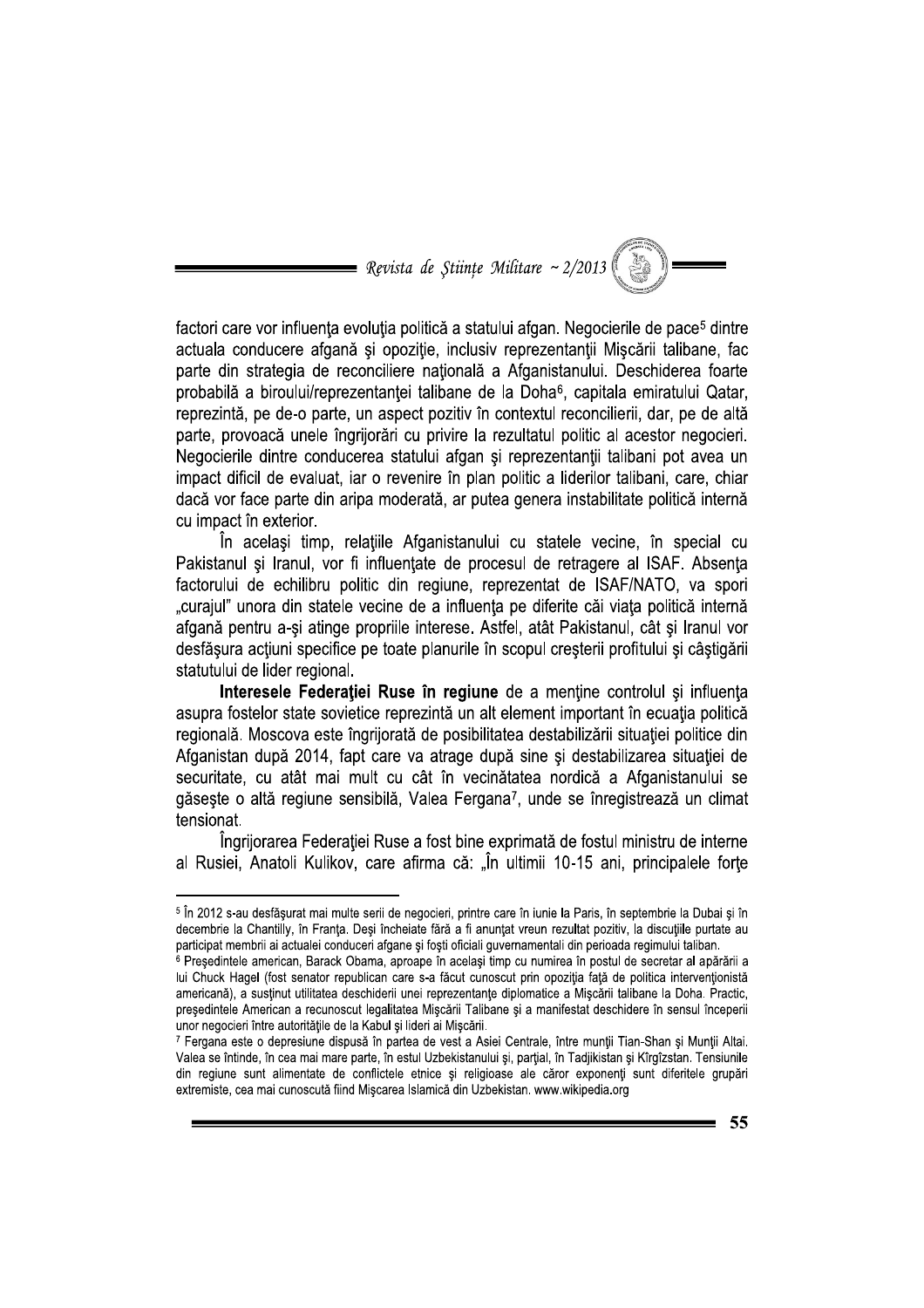

Revista de Stiințe Militare ~ 2/2013

islamiste s-au concentrat în Afganistan și Pakistan, unde au suferit pierderi mari. După 2014, ei vor avea posibilitatea să-si extindă influenta asupra teritoriilor din jur. În plus, puterea reală în țară va aparține talibanilor". În lipsa unei normalizări a situației din Asia Centrală, stabilitatea regională va suferi o deteriorare care va favoriza terorismul și traficul de droguri. În opinia sa "trebuie să se sporească eforturile diplomatice în relatiile cu autoritătile afgane. (...) sunt necesare măsuri de contracarare a terorismului pe linia structurilor de fortă ale Rusiei"

### Posibile implicații în planul securității

Principala provocare în plan securitar este reprezentată de capacitatea Fortelor de Securitate Afgane de a asigura și gestiona situația de securitate din tară. Pe teritoriul afgan încă se află elemente radicale ale diferitelor organizații teroriste, extremiste și xenofobe, în special din cadrul Mișcării talibane și Al Qaeda. Acestea, după retragerea forțelor ISAF. își vor relua activitatea, cu atât mai mult cu cât, populația afgană nu sprijină pe deplin FSA, protejând diferiți lideri regionali sau membri ai acestor organizații, în condițiile în care influența acestora este încă destul de puternică.

Totodată, o altă provocare o constituie lipsa de omogenitate a FSA. infiltrarea unor membri ai Mișcării talibane sau Al-Qaeda în rândul FSA și influența pe care o mai exercită printre unii dintre militarii afgani. Asa se explică apariția unor atacuri din interior (green-on-blue sau insider attacks) în rândul FSA, subminând conducerea militară și politică. Remarcăm că, din 2008 până în aprilie 2013, numărul atacurilor din interior a cunoscut o creștere substanțială<sup>8</sup>.



**Figura 2.** Evolutia atacurilor din interior

<sup>&</sup>lt;sup>8</sup> Date conform site-ului www.longwarjournal.org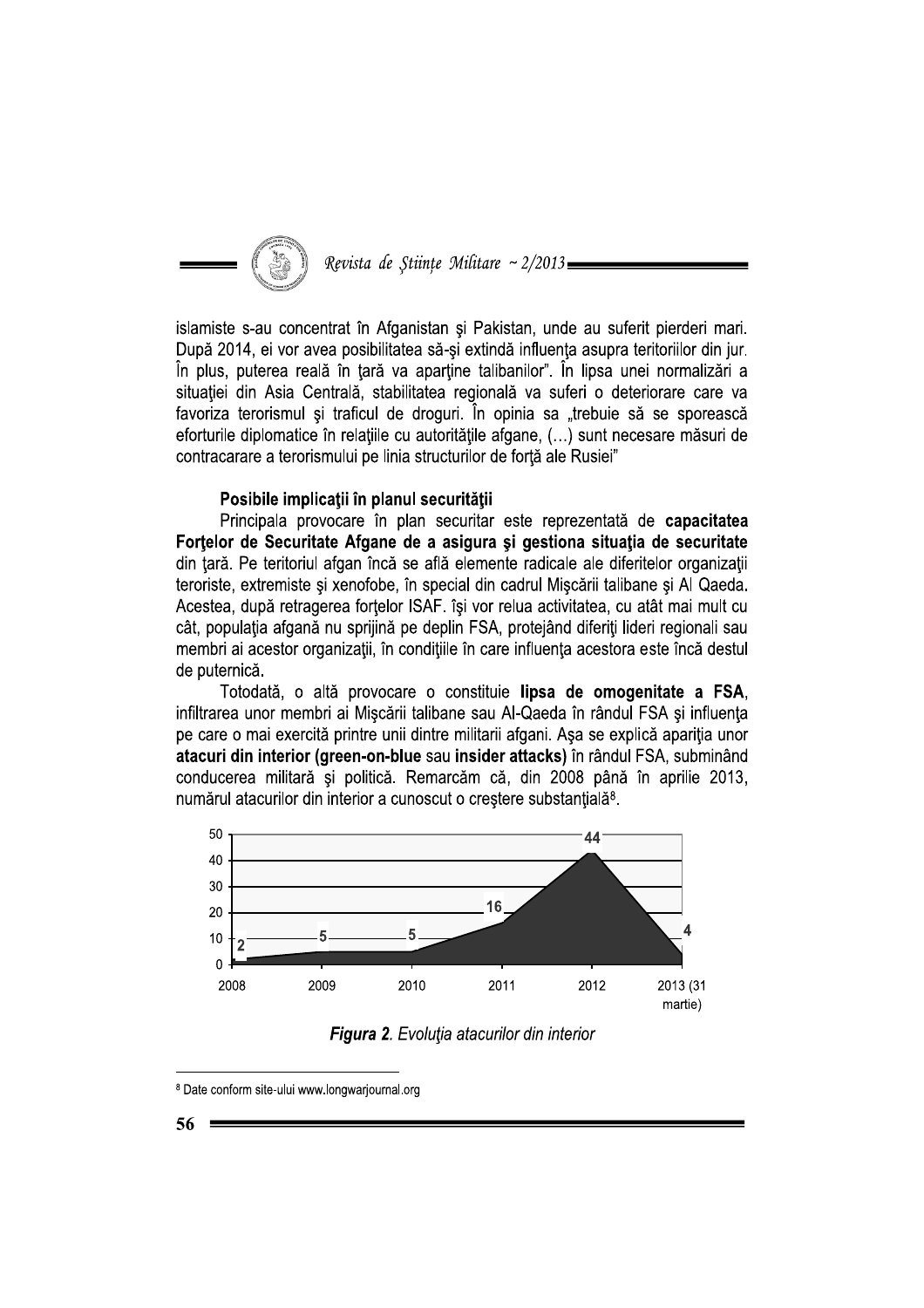= Revista de Științe Militare ~ 2/2013  $|$ 

Referitor la acest fenomen, fostul comandant al ISAF, gl. american John Allen, a declarat pentru The New York Times, în august 2012, că aproximativ 25% din atacuri se datorează infiltrării membrilor Mișcării talibane și amenințării/intimidării membrilor FSA.

Nivelul de pregătire al FSA este încă precar, iar situația economică dificilă creează o mare vulnerabilitate în rândul militarilor afgani, dispuși să treacă de partea diferitelor grupări extremiste în schimbul unor sume de bani.

De asemenea, o parte din tehnica și echipamentele militare aflate în prezent pe teritoriul Afganistanului vor fi donate FSA de către statele participante la ISAF. Aceste arme reprezintă nu doar baza înzestrării FSA, ci și o amenintare la adresa situației de securitate, în condițiile în care situația economică, coroborată cu nivelul ridicat al corupției, sunt catalizatori ai vânzărilor ilegale de armament, tehnică și echipament militar către cei dispuși să plătească sumele cerute de militarii FSA sau chiar dezertorii din rândul acestora.

Chiar dacă NATO va menține misiunea de pregătire a FSA și va constitui o nouă misiune post 2014, Resolute Suport (cu efective cuprinse între 8.000 și 10.000 de militari, extrem de putin față de numărul actual), retragerea ISAF ar putea facilita revigorarea unor grupări, sau parte a unor grupări terorist-extremiste. În pofida faptului că acțiunile ISAF au slăbit semnificativ capacitatea grupărilor insurgente și a celor terorist-extremiste, dezmembrarea și/sau distrugerea acestora nu s-a realizat pe deplin. Acestea se află în Afganistan sau la granița cu Pakistanul și vor putea reîncepe să acționeze aproape imediat după plecarea forțelor internaționale, beneficiind de sprijinul membrilor FSA dornici de îmbogățire rapidă, dispuși să-și vândă propriul armament sau să dezerteze și să se alăture acestora.

Un alt impact al retragerii trupelor internationale îl reprezintă reluarea producției și traficului de droguri, activitate tradițională în rândul populației afgane. Creșterea producției și traficului de stupefiante va reprezenta un factor favorizant pentru deteriorarea situației de securitate, dar și pentru latura economică. Din această perspectivă, dinspre Moscova se aud voci care își exprimă îngrijorarea față de retragerea Alianței Nord-Atlantice din Afganistan, susținând că aceasta va deschide drumul terorismului și al drogurilor către Federația Rusă și către Europa.

### Posibile implicații în plan economic

Din perspectivă economică, cea mai importantă schimbare o va reprezenta creșterea rapidă a culturilor de mac opiaceu și a producției de opiu, concomitent cu refacerea retelelor de trafic de stupefiante, ori crearea altora noi,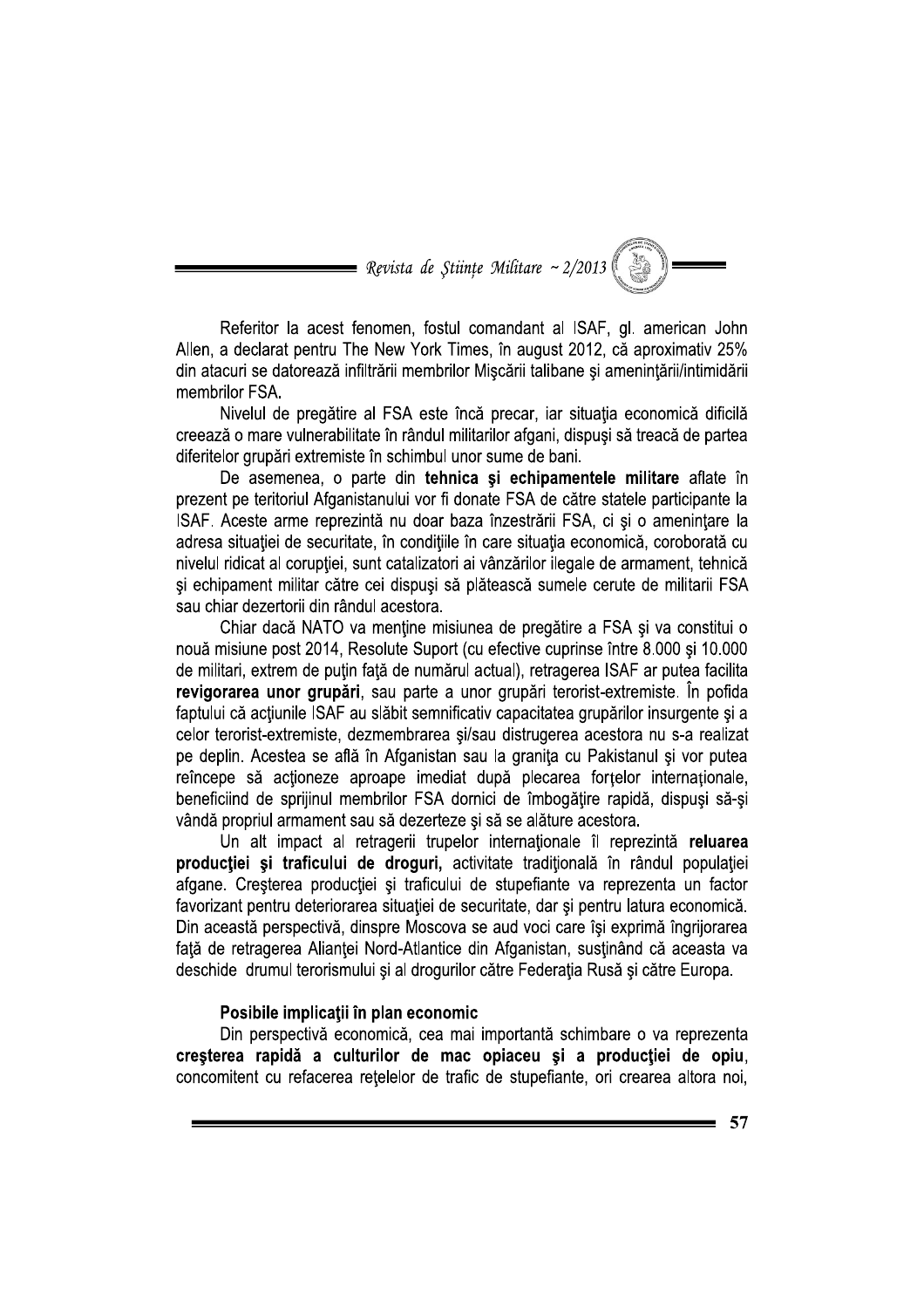Revista de Stiințe Militare ~ 2/2013

către Europa sau alte regiuni. Afganistanul este principalul cultivator de mac și producător de opiu și heroină. Circa 90% din cantitatea de opiu ilicit de pe piața mondială și peste 90% din heroina care se găsește în Europa provin din Afganistan<sup>9</sup>.

Activitățile economice productive legale (promovate, susținute și finanțate de statele ISAF) se vor diminua si ar putea înceta destul de repede, afganii revenind la ocupația agricolă tradițională de plantare a macului opiaceu. Toate acestea vor fi favorizate de corupția cronică, incapacitatea și toleranța autorităților de a stopa acest fenomen. Biroul Națiunilor Unite de Luptă Împotriva Drogurilor și a Criminalității apreciază că cea mai mare preocupare a populației este corupția, iar veniturile provenite din coruptie reprezintă aproximativ 23% din Produsul Intern Brut al Afganistanului.

Conform UE, terenurile arabile pe cap de locuitor au înregistrat o puternică scădere, de la 0.55 ha în 1980 la 0.25 ha în 2007, iar Afganistanul rămâne un stat vulnerabil sub aspectul dezvoltării agriculturii<sup>10</sup>.

Eforturile comunității internaționale prin care s-a asigurat sprijin la nivel local prin Echipele Provinciale de Reconstrucție (EPR), echipe al căror viitor este incert, vor deveni ineficiente din cauza scăderii interesului populației și a cresterii influentei liderilor extremisti locali.

În acest context, coroborat cu actuala criză economico-financiară cu care se confruntă Occidentul, NATO ar putea întâmpina probleme cu asigurarea fondurilor necesare sustinerii Afganistanului post 2014, în mod special pentru sustinerea FSA, structură care are sarcina de a asigura mediul de securitate și stabilitatea din țară. Deși aliații au convenit la Chicago să contribuie, de principiu, sau s-au angajat cu diferite sume, la fondul necesar după retragerea de la finele anului 2014, dificultatea Europei de a ieși din criza economică în care se află ar putea aduce schimbări de poziție din partea unora dintre aliați, preocupați mai degrabă de situația propriilor cetățeni.

Concluzionând, putem afirma că retragerea ISAF/NATO din Afganistan va genera o serie de modificări ale situației politice și de securitate regionale care, dacă nu vor fi gestionate corespunzător de către autoritățile afgane cu sprijinul NATO și al

<sup>9</sup> Conform Raportului Parlamentului European din 22 noiembrie 2010, O nouă strategie pentru Afganistan. http://www.europarl.europa.eu

<sup>10</sup> Idem. http://www.europarl.europa.eu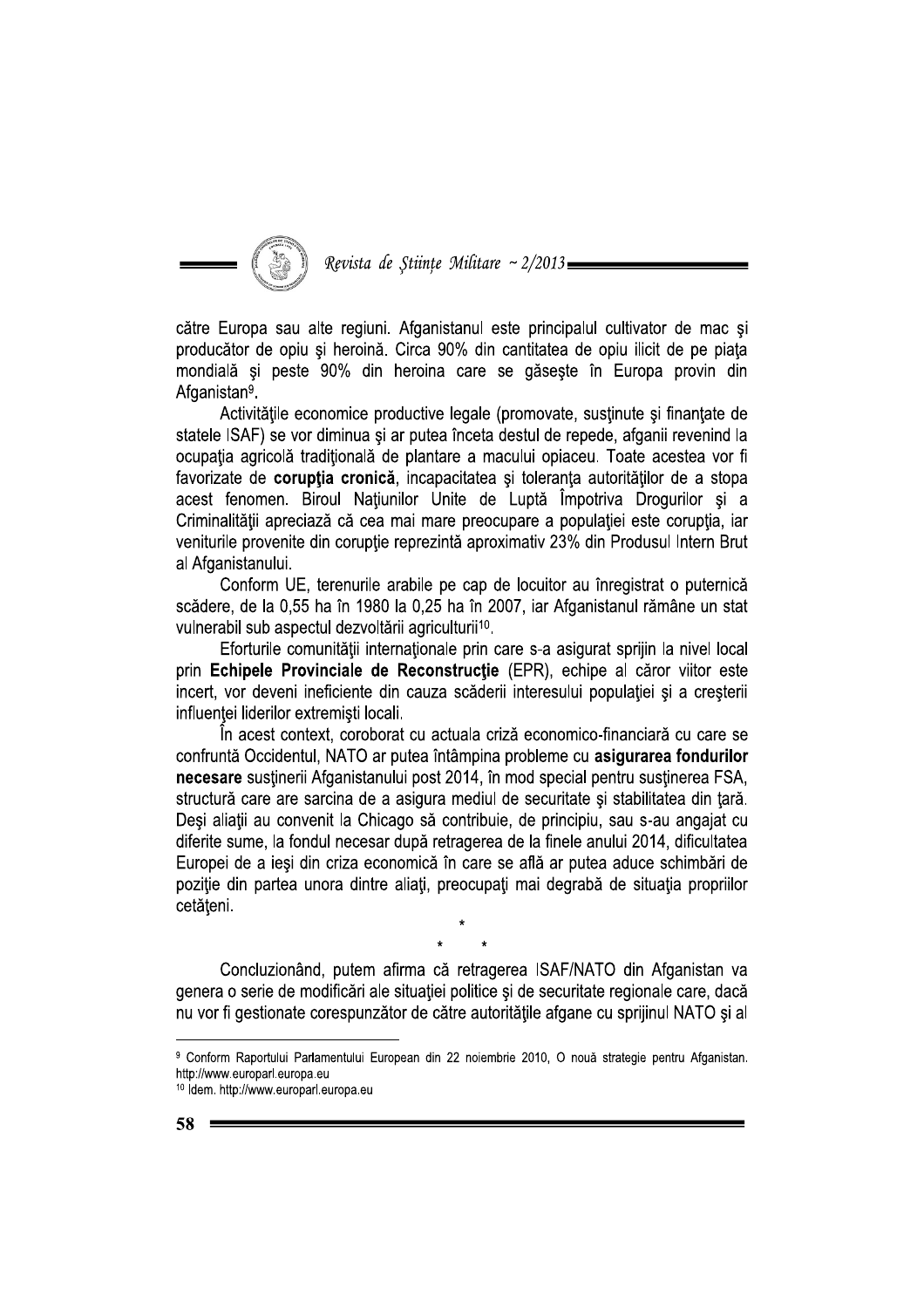= Revista de Științe Militare ~ 2/2013 (

altor organizații internaționale, ar putea degenera și situația de la începutul anilor 2000 s-ar putea repeta.

Vor apărea modificări și în planurile de retragere ale diferitelor state care, din dorinta reducerii cheltuielilor, ar putea devansa retragerea trupelor proprii, actiuni care vor avea impact negativ asupra derulării eficiente a tranziției și menținerii situatiei de securitate în diferite regiuni.

După 2014, pentru a putea gestiona eficient și rapid eventualele derapaje ale conducerii afgane și deteriorarea situației de securitate este necesară implicarea constantă și suficient de energică a NATO, împreună cu UE, cu ONU (organizații care au misiuni deschise în Afganistan) și în cooperare cu statele vecine, inclusiv Federația Rusă și China.

Așa cum am precizat deja, România are dislocați în TO Afganistan 1595 de militari, tehnică, echipamente și materiale militare cu care participă la misiunile asumate. Contingentul României, în conformitate cu angaiamentele luate de statul român și Ministerul Apărării Naționale, va fi retras în etape. Conform declarațiilor oficialilor Ministerului Apărării Naționale, retragerea forțelor române din Afganistan va începe în cea de-a doua parte a anului 2013 și va continua, astfel încât, până la sfârsitul lui 2014 fortele combatante, tehnica și echipamentele militare să fie repatriate în totalitate.

În acest sens, relevantă este recenta vizită efectuată în Afganistan de către ministrul român al apărării, Mircea Dușa, care a avut o serie de întâlniri cu oficiali aliați și afgani, inclusiv cu omologul său, Bismillah Khan Mohammadi. Pe timpul acesteia, ministrul a reiterat angajamentul României de a sprijini în continuare statul afgan pentru consolidarea stabilității și securității în țară în cadrul instituțional creat de Alianța Nord-Atlantică. Declarația sa a întărit astfel poziția exprimată de fostul ministru al apărării, Corneliu Dobrițoiu, la deschiderea reuniunii Comitetului Militar al NATO desfăsurat la Sibiu în septembrie 2012, în cadrul căreia s-a subliniat pozitia tării noastre de a fi alături de partenerii aliați pe timpul procesului de tranziție și retragere în baza principiului am intrat împreună, terminăm misiunea împreună.

Totodată, ministrul român al apărării a reconfirmat disponibilitatea țării noastre de a continua participarea la procesul de instruire a FSA (în cadrul NATO Training Mission) și de a face parte din viitoarea misiune aliată, Resolute Suport, care va fi operaționalizată după retragerea ISAF de la finele lui 2014. Viitoarea participare la această misiune urmează să fie definitivată în perioada următoare, în acord cu statele aliate, pentru a nu perturba procesul de tranziție și situația de securitate regională.